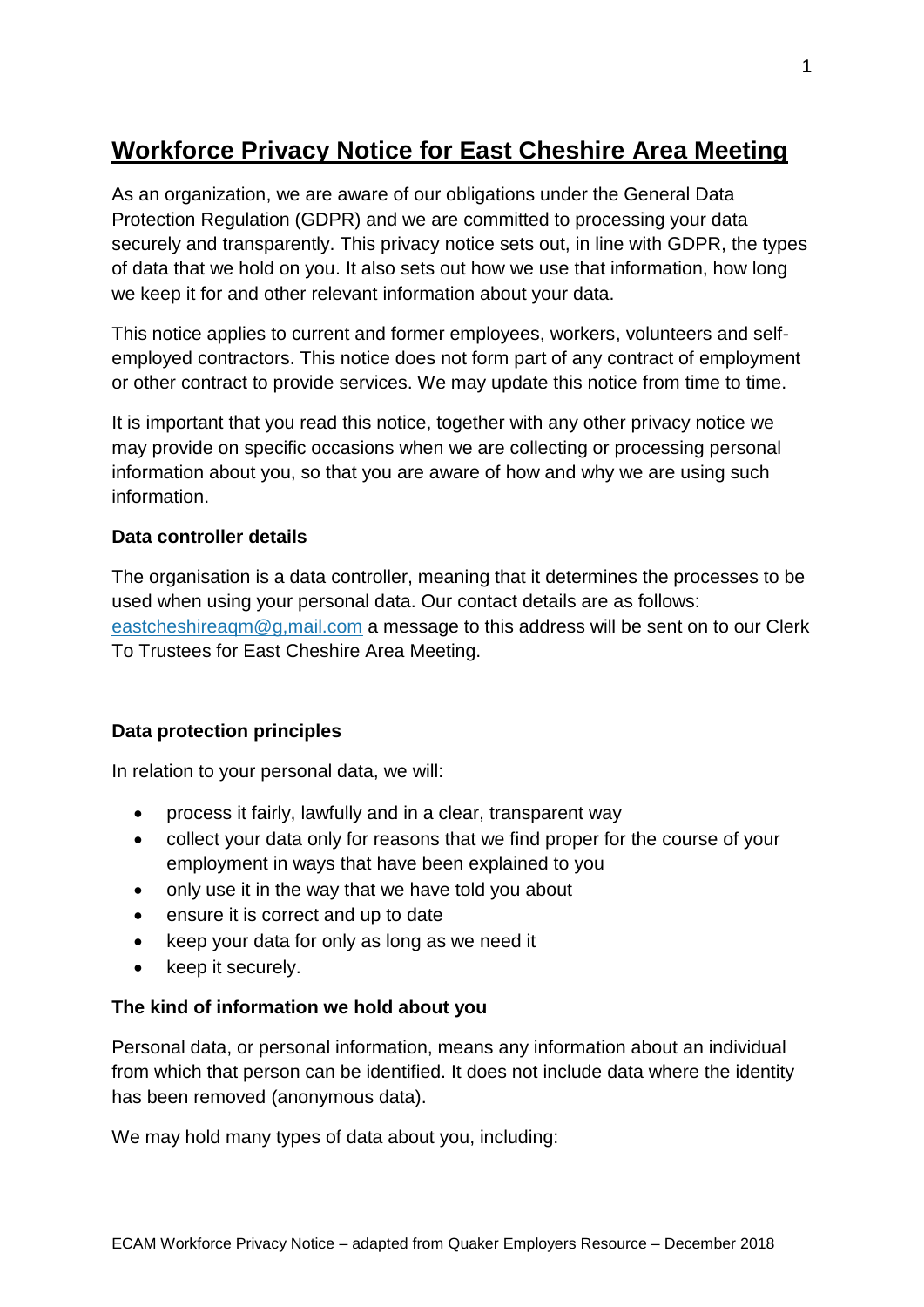- your personal details including your name, address, title, date of birth, email address, phone numbers
- your start and leave date
- your photograph
- your gender
- dependents, next of kin and their contact numbers
- information used for equal opportunities monitoring
- information included on your CV including references, education history and employment history
- documentation relating to your right to work in the UK
- bank details
- tax codes
- National Insurance number
- current and previous job titles, job descriptions, pay, pension entitlement, hours of work and other terms and conditions relating to your employment with us
- letters of concern, formal warnings and other documentation with regard to any disciplinary proceedings
- internal performance information including documentation with regard to capability procedures, appraisal forms
- leave records including annual leave, family leave, sickness absence etc
- training details.

# **How we collect your data**

We collect data about you in a variety of ways and this will usually start when we undertake a recruitment exercise where we will collect the data from you directly. This includes the information you would normally include in a CV or a recruitment cover letter, or notes made during a recruitment interview. Further information will be collected directly from you when you complete forms at the start of your employment, for example, your bank and next of kin details. Other details may be collected directly from you in the form of official documentation such as your driving licence, passport or other right to work evidence.

In some cases, we will collect data about you from third parties, such as employment agencies or former employers when gathering references.

Personal data is kept in personnel files in hard copy or electronically.

## **Why we process your data**

We will only use your personal information when the law allows us to. Legal bases for using your personal information are: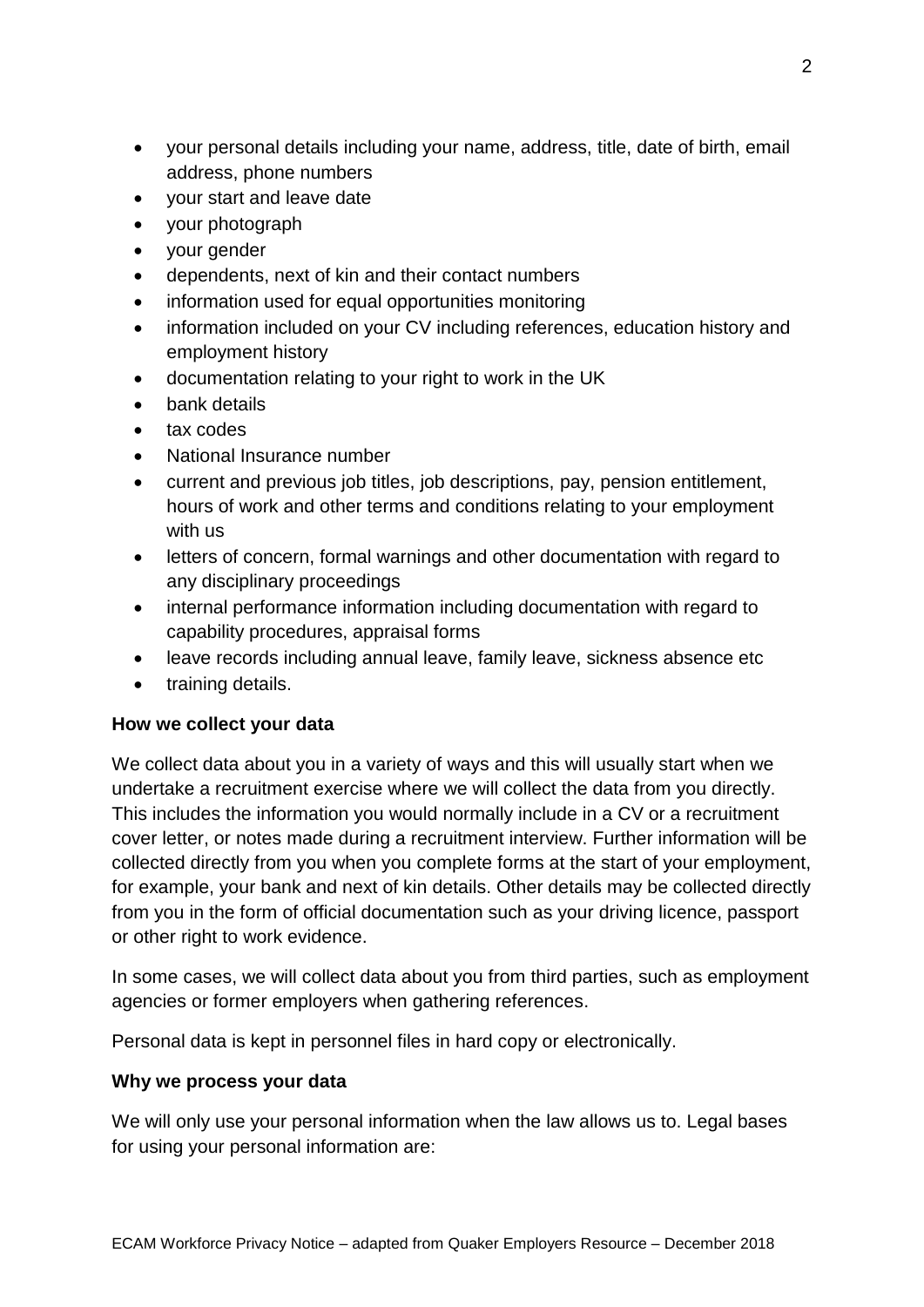- in order to perform the employment contract that we are party to
- in order to carry out legally required duties
- in order for us to carry out our legitimate interests (or those of a third party) and where your interests and fundamental rights do not override those interests
- to protect your interests and
- where something is done in the public interest
- where you have given your consent.

All of the processing carried out by us falls into one of the permitted reasons. Generally, we will rely on the first three reasons set out above to process your data, as outlined below.

We need to process your data in order to perform the **employment contract** with you, for example:

- to be able to provide you with employment benefits such as pension and
- to ensure you are paid.
- providing contractual benefits to you
- maintaining comprehensive up to date personnel records about you to ensure, amongst other things, effective correspondence can be achieved and appropriate contact points in the event of an emergency are maintained
- effectively monitoring both your conduct and your performance and to undertake procedures with regard to both of these if the need arises
- offering a method of recourse for you against decisions made about you via a grievance procedure.

We also need to collect your data to ensure we are **complying with legal requirements** such as:

- ensuring tax and National Insurance is paid
- carrying out checks in relation to your right to work in the UK and
- making reasonable adjustments for disabled employees.
- managing statutory leave and pay systems such as maternity leave and pay etc.

We also collect data so that we can carry out activities which are in the **legitimate interests** of the organisation. These include:

- making decisions about who to offer initial employment to, and subsequent internal appointments
- making decisions about salary and other benefits
- assessing training needs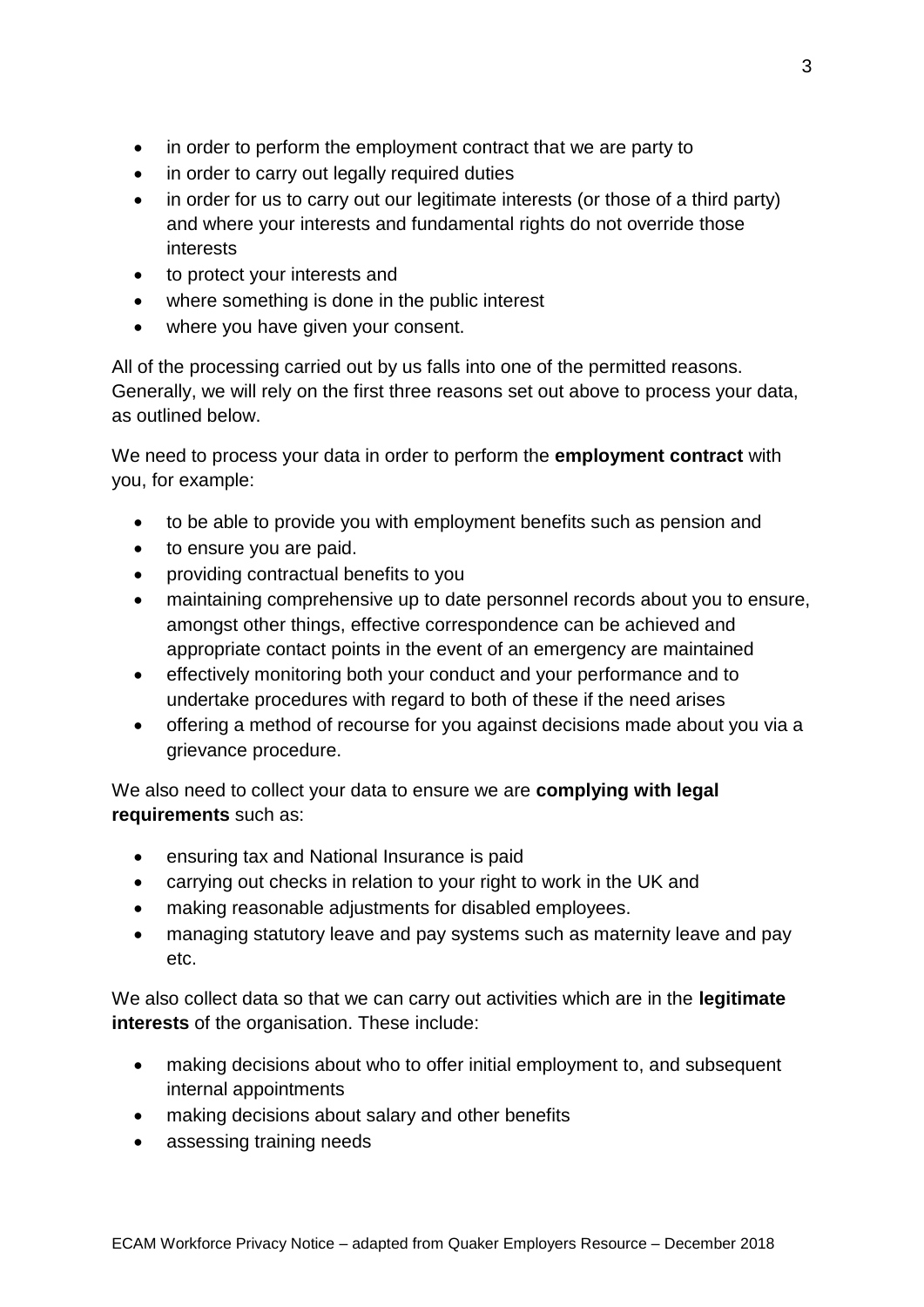- implementing an effective sickness absence management system including monitoring the amount of leave and subsequent actions to be taken including the making of reasonable adjustments
- gaining expert medical opinion when making decisions about your fitness for work
- dealing with legal claims made against us
- preventing fraud.

# **Special categories of data**

Special categories of data are data relating to your:

- health
- sex life
- sexual orientation
- race
- ethnic origin
- political opinion
- religion
- trade union membership
- genetic and biometric data.

We must process special categories of data in accordance with more stringent guidelines. Most commonly, we will process special categories of data when the following applies:

- you have given explicit consent to the processing
- we must process the data in order to carry out our legal obligations, such as exercising specific rights in the field of employment law
- where the data is needed to assess your working capacity on health grounds, subject to appropriate confidentiality safeguards
- you have already made the data public.

Less commonly, we may process special categories of data when it is needed in relation to legal claims or where it is needed to protect your interests (or someone else's interests) and you are not capable of giving your consent.

We will use your special category data:

- in our sickness absence management procedures and family related leave procedures, to comply with employment and other laws
- to determine reasonable adjustments in the case of disability, and to assess your fitness to work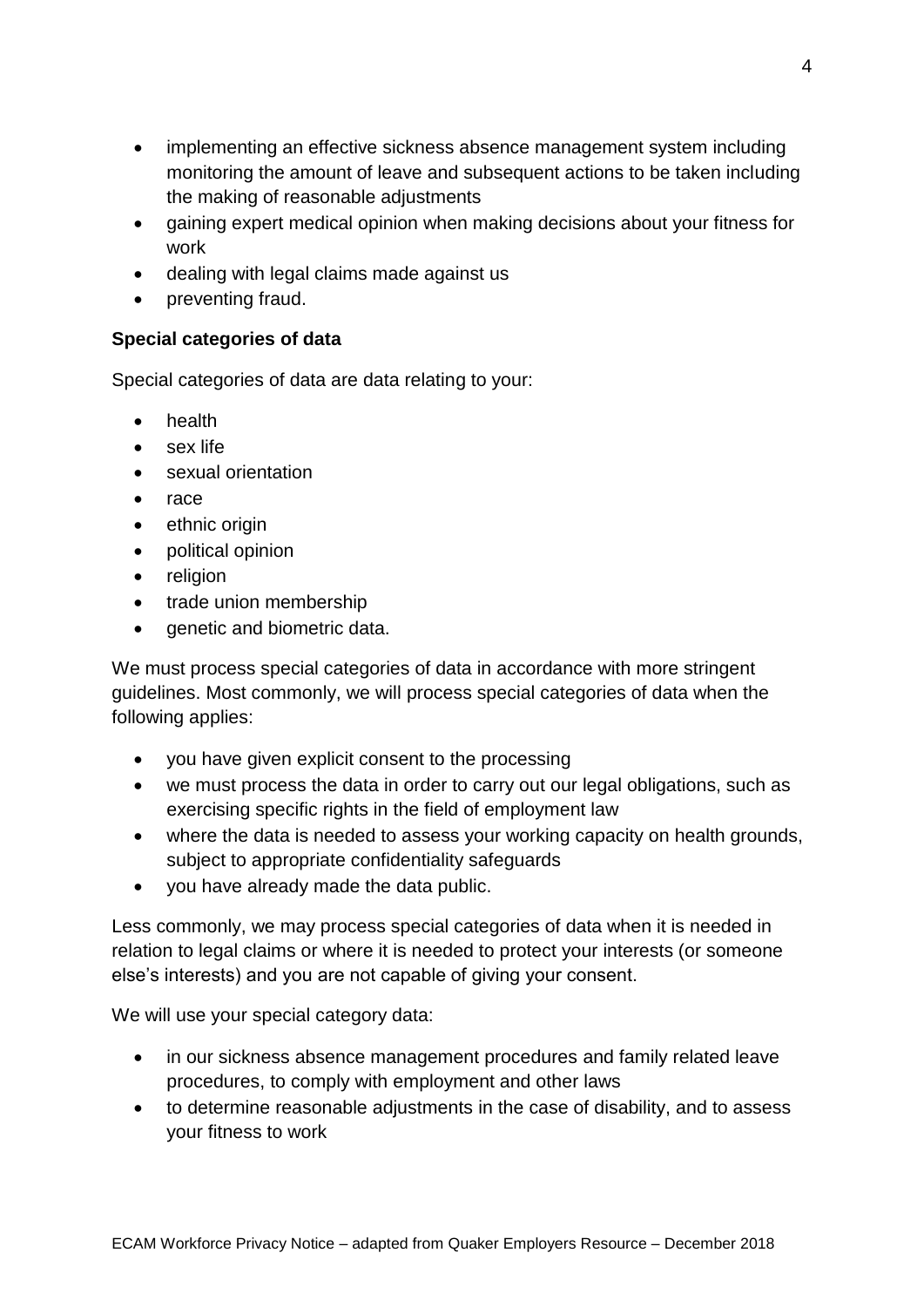We do not need your consent if we use special categories of personal data in order to carry out our legal obligations or exercise specific rights under employment law. However, we may ask for your consent to allow us to process certain particularly sensitive data. If this occurs, you will be made fully aware of the reasons for the processing. As with all cases of seeking consent from you, you will have full control over your decision to give or withhold consent and there will be no consequences where consent is withheld. Consent, once given, may be withdrawn at any time. There will be no consequences where consent is withdrawn.

For clarity, we do not presently foresee any reason to process data about your political beliefs, sex life, sexual orientation, race, ethnic origin, trade union membership or genetic and biometric data.

## **Criminal conviction data**

We may only use information relating to criminal convictions where the law allows us to do so (such as for DBS checks). This will usually be where such processing is necessary to carry out our obligations.

Less commonly, we may use information relating to criminal convictions where it is necessary in relation to legal claims, where it is necessary to protect your interests (or someone else's interests) and you are not capable of giving your consent, or where you have already made the information public.

We may also process such information about employees or former employees in the course of legitimate business activities with the appropriate safeguards.

We will only collect criminal conviction data where it is appropriate given the nature of your role and where the law permits us. This data will usually be collected at the recruitment stage, however, may also be collected during your employment. We use criminal conviction data to meet our legal obligation to undertake DBS checks for certain jobs (those involving working with vulnerable adults or children), where required.

In most cases, we do not anticipate processing criminal conviction data about you.

## **If you do not provide your data to us**

One of the reasons for processing your data is to allow us to carry out our duties in line with your contract of employment, your self-employed contract or your volunteering. If you do not provide us with the data needed to do this, we will be unable to perform those duties. We may also be prevented from confirming, or continuing with, your employment with us in relation to our legal obligations if you do not provide us with this information eg confirming your right to work in the UK or, where appropriate, confirming your legal status for carrying out your work via a criminal records check.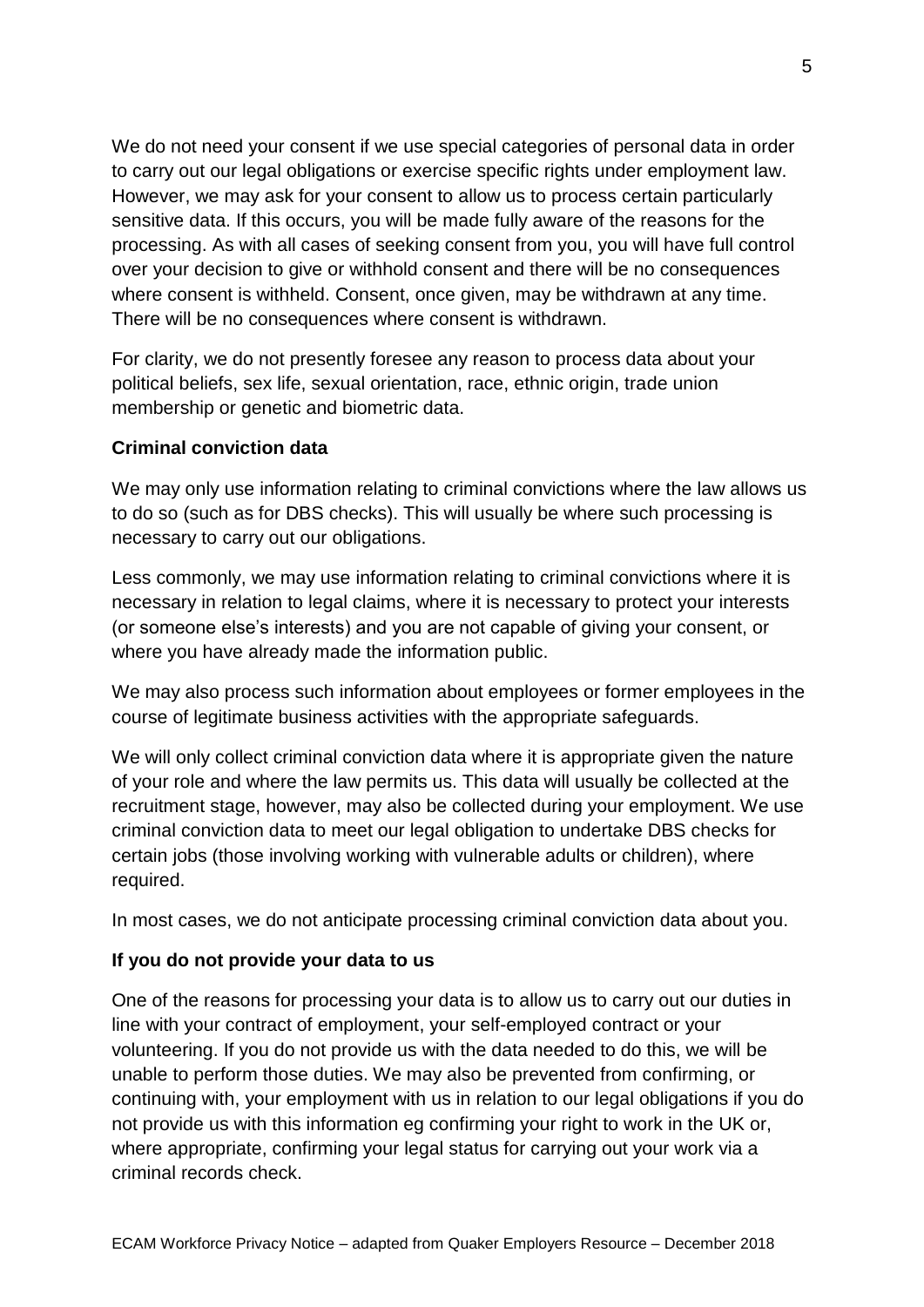## **Sharing your data**

Your data will be shared with others within the Area Meeting where it is necessary for them to undertake their duties. This includes, for example, your line manager for their management of you and those responsible for payroll, for administering payment under your contract of employment.

We share your data with third parties in some circumstances in order to conduct our legitimate business as an organisation. Examples are as follows:

- To obtain references as part of the recruitment process.
- To seek external legal or HR advice about employment matters.
- To enable payroll to be processed.
- To seek occupational health advice.
- To provide pensions and other benefits.
- To provide legally-required information, for example to the Child Support Agency, HMRC, the courts or the Home Office (in connection with residence permits).

We need to share the above information in order to perform the contract of employment, or for legal reasons.

## **Change of purpose**

We will only use your personal information for the purposes for which we collected it, unless we reasonably consider that we need to use it for another reason and that reason is compatible with the original purpose. If we need to use your personal information for an unrelated purpose, we will notify you and we will explain the legal basis which allows us to do so.

## **Transferring information outside the EU**

We do not anticipate the need to transfer your data outside of the EU.

## **Protecting your data**

We are aware of the requirement to ensure your data is protected against accidental loss or disclosure, destruction and abuse.

All our third-party service providers (eg payroll or external HR advice) are required to take appropriate security measures to protect your personal information in line with our policies. We do not allow our third-party service providers to use your personal data for their own purposes. We only permit them to process your personal data for specified purposes and in accordance with our instructions.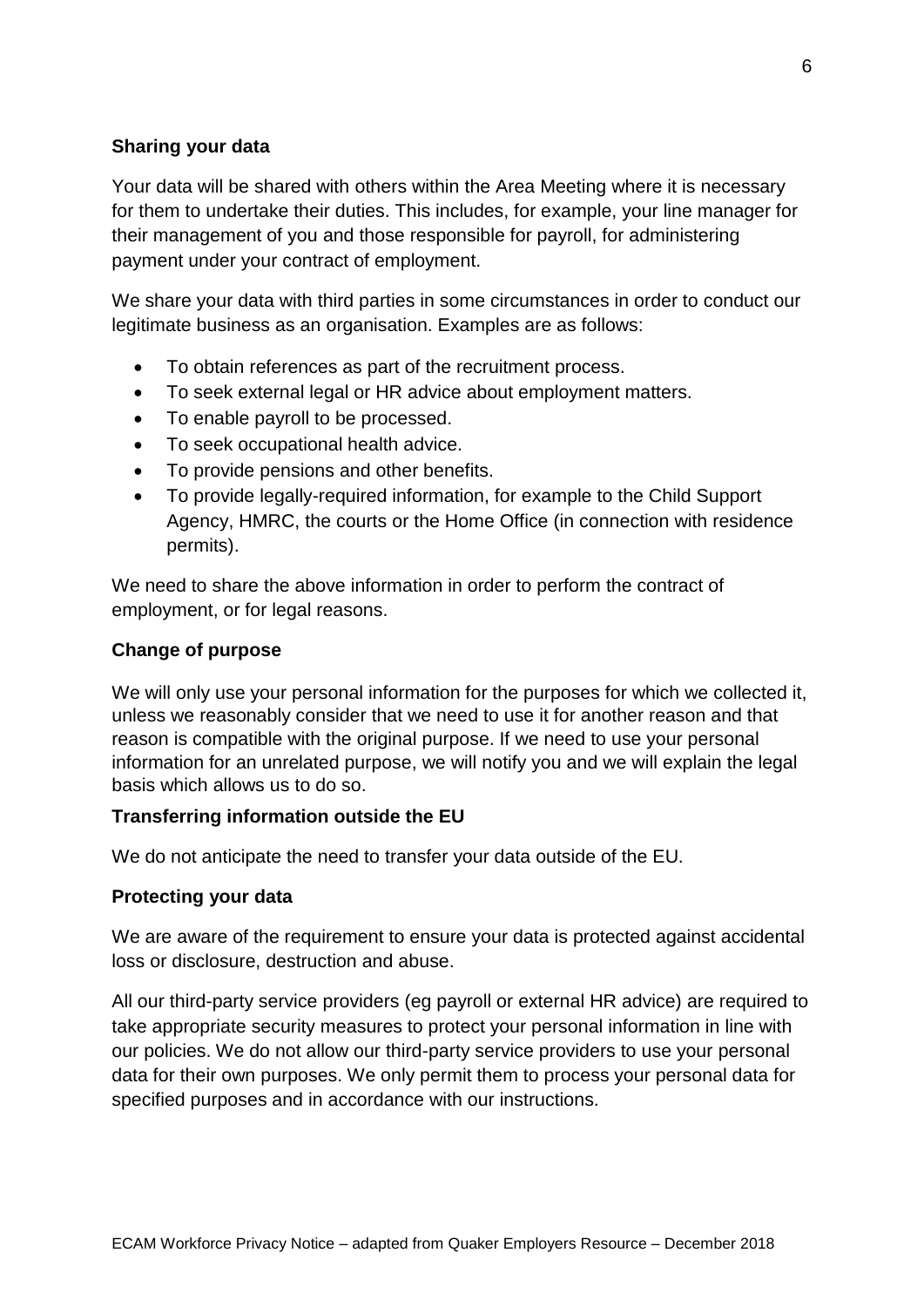## **How long we keep your data for**

In line with data protection principles, we only keep your data for as long as we need it for, which will normally be at least for the duration of your employment with us and for a period of six years after your employment has ended. After this time, we will retain core information in order to be able to respond to any reference requests or to respond to enquiries that we are legally obliged to address. The core information is: a record of your name, job title, dates of employment and any legal agreement that relates to a reference or that makes legal requirements on either party. This information will be retained for 40 years.

## **Automated decision making**

No decision will be made about you solely on the basis of automated decision making (where a decision is taken about you using an electronic system without human involvement) which has a significant impact on you.

## **Your rights in relation to your data**

It is important that the personal information we hold about you is accurate and current. Please keep us informed if your personal information changes during your working relationship with us.

The law on data protection gives you certain rights in relation to the data we hold on you. These are:

- **the right to be informed.** This means that we must tell you how we use your data, and this is the purpose of this privacy notice.
- **the right of access.** You have the right to access the data that we hold on you. To do so, you should make a subject access request which you should address to the Data Privacy Officer (see below).
- **the right for any inaccuracies to be corrected.** If any data that we hold about you is incomplete or inaccurate, you are able to require us to correct it
- **the right to have information deleted.** If you would like us to stop processing your data, you have the right to ask us to delete it from our systems where you believe there is no reason for us to continue processing it
- **the right to restrict the processing of the data.** For example, if you believe the data we hold is incorrect, we will stop processing the data (whilst still holding it) until we have ensured that the data is correct
- **the right to portability.** You may transfer the data that we hold on you for your own purposes to another party.
- **the right to object to the inclusion of any information.** You have the right to object to the way we use your data where we are using it for our legitimate interests.